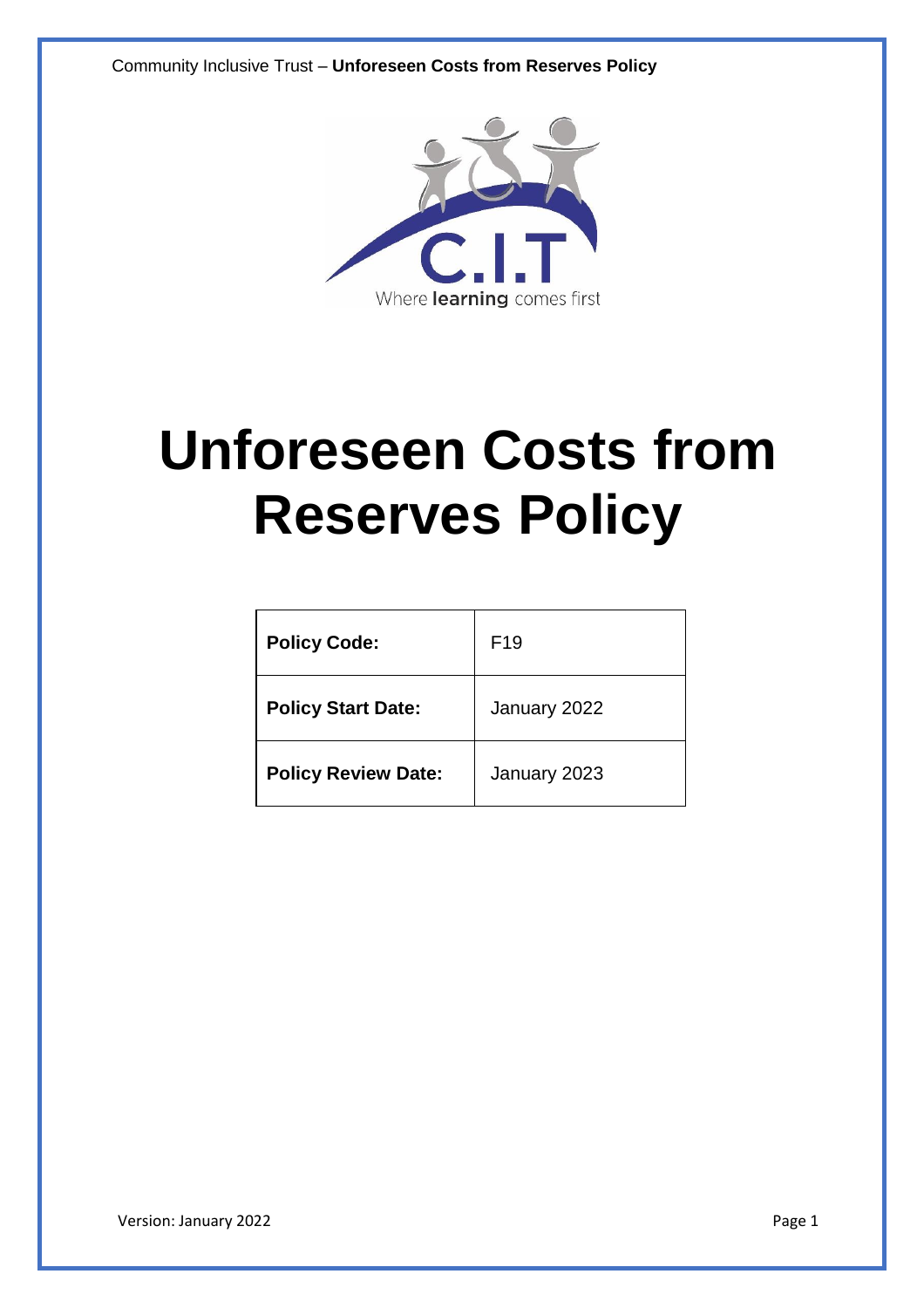# **1. Purpose:**

- 1.1 It is the purpose of this document to sit alongside the Capital and Revenue Reserves Policy to ensure the transparency of the Trust's organisational operations, whereby unforeseen costs within an Academy are dealt with in a fair and equitable way.
- 1.2 The Capital and Revenue Reserves Policy is the statutory document and any decision that is considered should, in its entirety, consider the policy in the first instance. Any decision made as a result of this memo document should also be in line with the Capital and Revenue Reserves Policy where the policy will always take precedence.

## **2. Scope:**

2.1 This document is to be used as a basis for setting out some principles that the Academies within the Trust are recommended to adopt, is an internal document only and supports the detailed Capital and Revenue Reserves Policy that is approved by the Trust Board.

## **3. Responsibilities:**

3.1 It is the responsibility of the ELT to consider any decisions proposed in line with this document for the spending of the Trust's funds in that it is utilised for the purpose intended and there is probity in the use of public funds.

# **4. Principles:**

- 4.1 This memo document takes into account the following principles:
	- 4.1.1 Any decision must also comply with the principles and conditions as set out in the Capital and Revenue Reserves Policy;
	- 4.1.2 Any unforeseen costs that are considered and approved as a result of this document should comply with the Financial Management Policy requirements and the Academies Trust Handbook;
	- 4.1.3 If unforeseen costs are capital in nature, in the first instance, it should be considered if the costs can be met from the SCA fund prior to the Reserves fund;
	- 4.1.4 The proposal of unforeseen costs should be transparent to other Academies within the Trust.

There is an overriding need to ensure that there is value for money if/when approving any unforeseen additional costs from reserves.

This is not regarded as a static memo as circumstances will change with time. Therefore, this memo will be reviewed at least annually in line with the Capital and Revenue Reserves Policy as part of the Trust's schedule of review.

### **5. Parameters of Unforeseen Circumstances:**

The following parameters of unforeseen circumstances are considered appropriate for this memo for the Community Inclusive Trust:

5.1 Any cost that has become apparent to the school whereby it has arisen prior to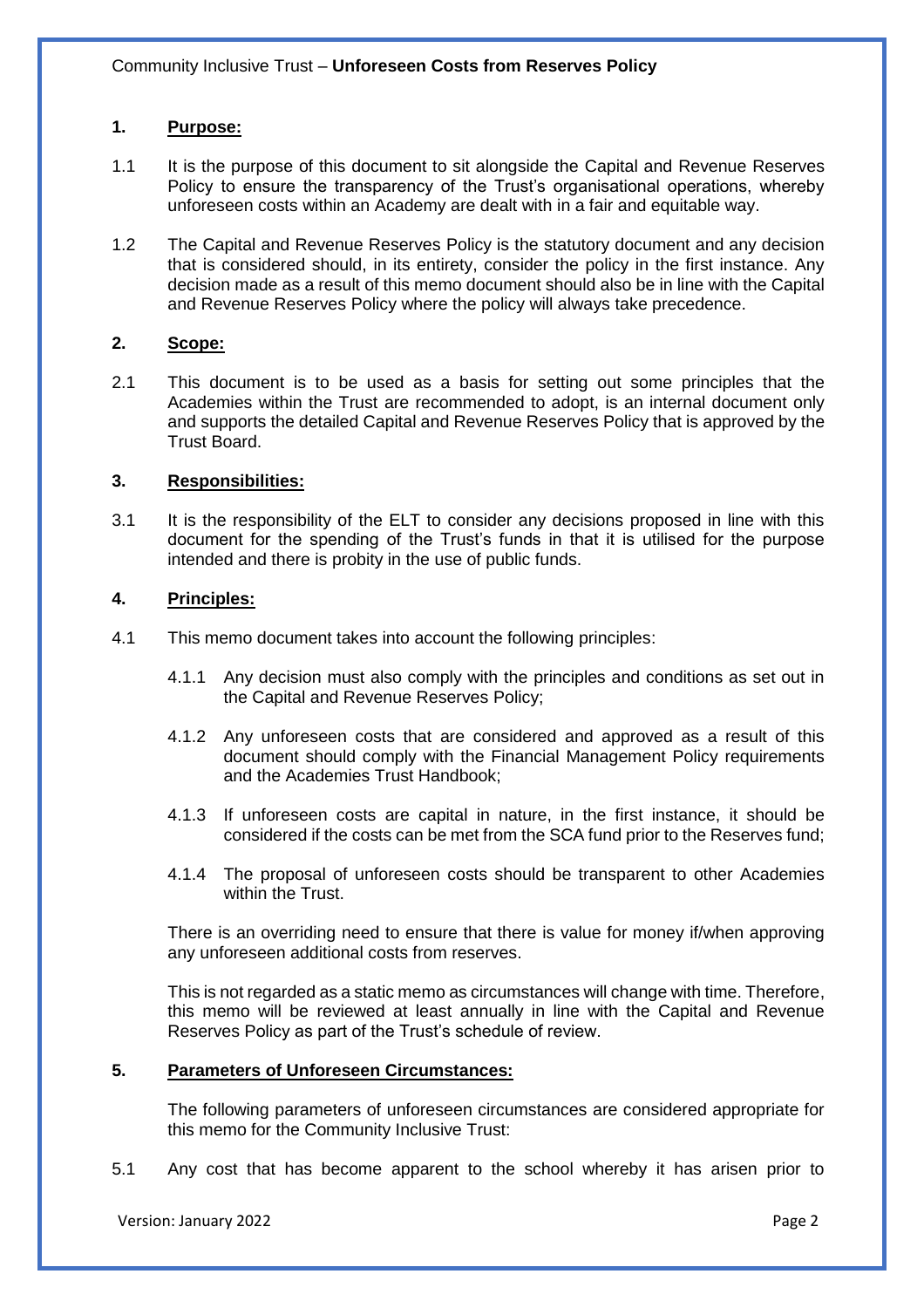conversion or opening (in the case of a Free School) and was therefore not included in the Academy budget.

- 5.2 Any emergency expenditure in relation to the estate that has arisen for the Academy that:
	- 5.2.1 Historically not been included within the conditions report; AND
	- 5.2.2 Is deemed so excessive that the Academy cannot reasonably be expected to fulfil the cost of the expenditure in-year, e.g. roof replacement due to inclement weather. AND
	- 5.2.3 The cost cannot be met from the SCA fund.
- 5.3 Any emergency expenditure in relation to the Academy that has arisen as a result of a new Health and Safety risk assessment. Costs in relation to a previous Health and Safety assessment that have not been budgeted for are not covered by this clause – in this case, the Academy would be expected to use virements from other areas within the Academy budget to fund the expense. The only other exception to this would be in relation to clause 5.2.2.
- 5.4 Any other expenditure in relation to the Academy which is deemed to be unforeseen whose costs are considerable enough that they cannot be met within the existing in-year Academy budget will be considered in line with this memo document.

#### **6. Procedure for Utilising Reserves for Unforeseen Expenditure:**

- 6.1 In order for an Academy to utilise reserves for unforeseen expenditure, the following procedure should be adhered to BEFORE the expenditure is committed. In practical terms, this may be verbal (but followed up with email confirmation from at least 3 members of the ELT, with one of those members being the CFO). The following should then be completed (if not before inception of the cost), then retrospectively, as follows:
	- 6.1.1 Identify the unforeseen expenditure providing details of when it occurred, why it has happened, what has been done to date to attempt to resolve the situation with the Academy, any corrective action already taken, if any:
	- 6.1.2 Provide evidence that this has been discussed with the Head Teacher and the School Operations Manager prior to proposing for reserves to be utilised, explaining why the costs cannot or should not be met from the individual Academy budget;
	- 6.1.3 Provide the timeline required for corrective action to be taken;
	- 6.1.4 Ensure that quotes/tenders etc. as required are prepared and ready to be approved (or are in progress) in line with the CIT Financial Management Policy.
- 6.2 Where it is deemed that this expenditure has been incurred as a result of an employee's inaction as part of their recognised job description and responsibilities, the CIT Disciplinary Policy may be invoked.

# **7. Approval and Monitoring:**

7.1 Any proposal from an Academy for reserves to be utilised due to unforeseen